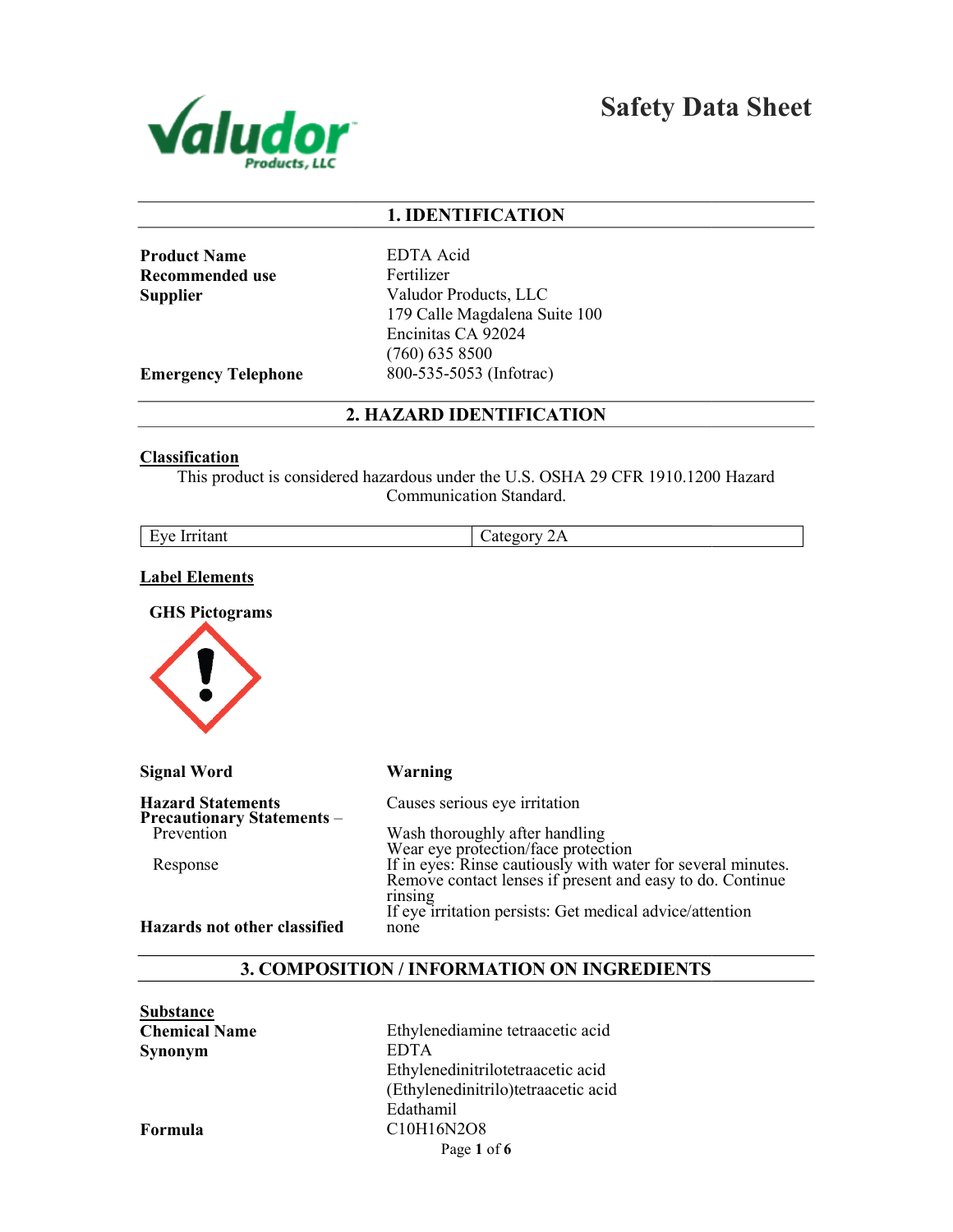| Molecular weight     | $292.24$ g/mol |
|----------------------|----------------|
| Cas No.              | $60-00-4$      |
| <b>Concentration</b> | $95-100\%$     |

## 4. FIRST-AID MEASURES

#### First Aid Measures

| <b>Eye Contact</b>  | Immediately rinse with plenty of water. Remove contact<br>lenses, if present and easy to do so. Keep eye wide open<br>while rinsing. Continue rinsing for 15 minutes. Call a doctor/<br>physician if irritation persists |
|---------------------|--------------------------------------------------------------------------------------------------------------------------------------------------------------------------------------------------------------------------|
| <b>Skin Contact</b> | Wash off immediately with plenty of water. Remove all<br>contaminated clothes and shoes. Wash clothing before reuse.<br>If skin irritation persists, call a doctor/physician                                             |
| <b>Inhalation</b>   | Remove to fresh air. If not breathing, give artificial<br>respiration. If breathing is difficult, give oxygen.<br>Get<br>medical attention.                                                                              |
| Ingestion           | Do not induce vomiting without medical advice. Rinse<br>mouth with water. Never give anything by mouth to an<br>unconscious person. If symptoms persist, call a physician                                                |

### Most important symptoms/effects, acute and delayed

| <b>Symptoms</b> | No information available |
|-----------------|--------------------------|
|-----------------|--------------------------|

## 5. FIRE-FIGHTING MEASURES

| Suitable extinguishing Media | Use any means suitable for extinguishing surrounding fire. |  |
|------------------------------|------------------------------------------------------------|--|
|------------------------------|------------------------------------------------------------|--|

#### Specific Hazards Arising from the chemical

| Hazardous combustion products | Thermal decomposition can lead to the release of irritation or |
|-------------------------------|----------------------------------------------------------------|
|                               | toxic gases and vapors; including and not limited to:          |
|                               | Carbon oxides                                                  |
|                               | Nitrogen oxides                                                |

## Protective equipment and precautions for fire-fighters

As in any fire, wear self-contained breathing apparatus pressure-demand, MSHA/NIOSH (approved or equivalent) and full protective gear.

## 6. ACCIDENTAL RELEASE MEASURES

#### Personal precautions, protective equipment, and emergency procedures

| <b>Personal precautions</b> | Avoid contact with eyes, skin and clothing. Avoid breathing |
|-----------------------------|-------------------------------------------------------------|
|                             | vapors or mists. Use personal protection recommended in     |
|                             | Section 8. Ensure adequate ventilation.                     |

## Methods and materials for containment and cleanup

| <b>Methods for clean-up</b> |  |  |  |  |  |  |  |  | Sweep or vacuum up and place in an appropriate closed |  |  |
|-----------------------------|--|--|--|--|--|--|--|--|-------------------------------------------------------|--|--|
|-----------------------------|--|--|--|--|--|--|--|--|-------------------------------------------------------|--|--|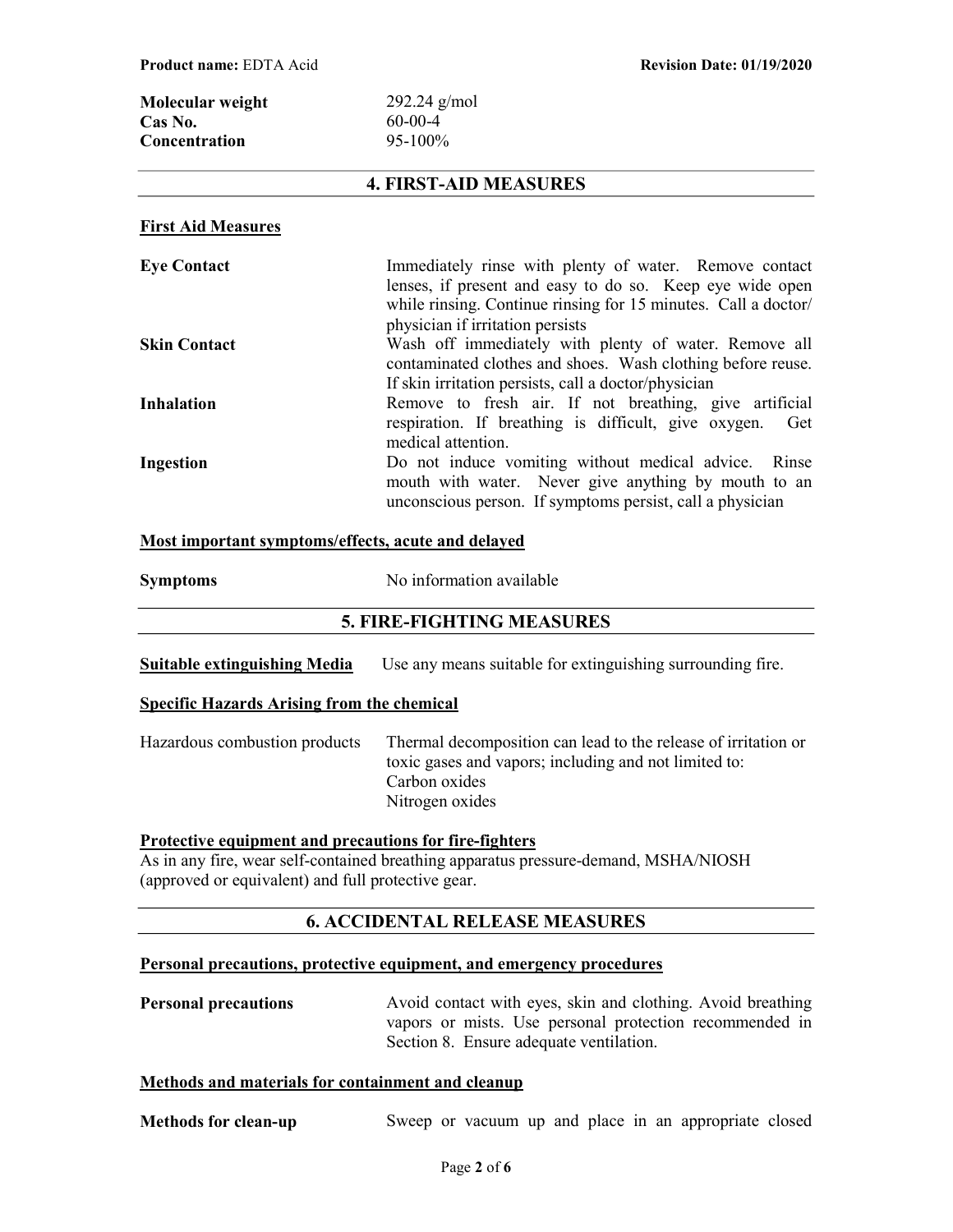container. Keep unauthorized personnel away. Avoid generating dust.

Environmental Precautions Prevent entry into waterways or sewers

# 7. HANDLING AND STORAGE

#### Precautions for safe handling

Avoid contact with eyes, skin and clothing. Do not breathe vapors / spray / mist / fume. Wear eye/face protection. Avoid dust formation. Use personal protection recommended in Section 8. Wash thoroughly after handling. Remove and wash contaminated clothing before re-use. Do not eat, drink or smoke when using this product. Clean equipment and work area regularly.

#### Conditions for safe storage, including any incompatibilities

Store in a cool/low-temperature, well-ventilated, dry place. Keep containers closed and labeled when not in use.

# 8. EXPOSURE CONTROLS / PERSONAL PROTECTION

## Exposure Guidelines

This product does not contain any hazardous materials with occupational exposure limits established by the regional specific regulatory bodies

#### Appropriate engineering controls

Ensure adequate ventilation, especially in confined areas. Consider the potential hazards of this material, applicable exposure limits, job activities and other substances in the work place when designing controls and selecting personal protective equipment.

#### Personal Protective Equipment

| <b>Eye/face protection</b>    | Wear Safety glasses with side-shields                        |
|-------------------------------|--------------------------------------------------------------|
| <b>Skin protection</b>        | Choose the appropriate protective clothing and gloves based  |
|                               | on the tasks being performed to avoid exposure to skin. Wear |
|                               | protective gloves. Wear long sleeved protective clothing     |
| <b>Respiratory protection</b> | Not required under normal circumstances. If exposure limits  |
|                               | are exceeded or if irritation or other symptoms are          |
|                               | experienced use a NIOSH/MSHA approved respirator             |
| <b>Hygiene Measures</b>       | Handle in accordance with good industrial hygiene and safety |
|                               | practices. Do not eat, drink or smoke when using this        |
|                               | product.                                                     |

## 9. PHYSICAL and CHEMICAL PROPERTIES

Appearance White crystalline powder Physical state Solid Odor Odorless Odor threshold No information available  $pH$  2.5-3.0 Melting point / freezing point  $220 \text{ C} / 428 \text{ F}$ Boiling point / Boiling range Not applicable Flash point Not applicable **Evaporation rate** Not applicable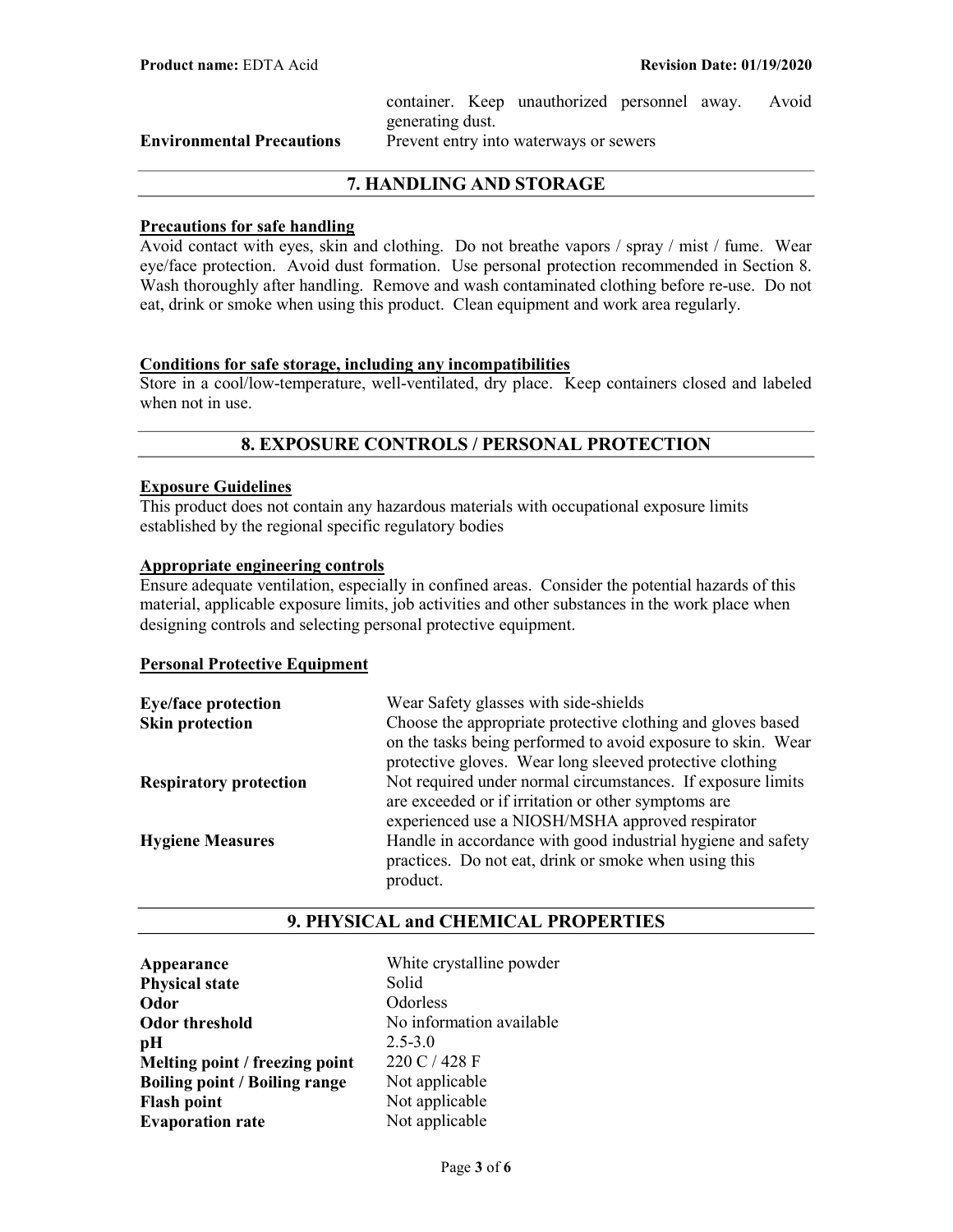| <b>Flammability</b><br><b>Flammability or explosive</b> | No information available |
|---------------------------------------------------------|--------------------------|
| limits                                                  |                          |
| <b>Upper</b>                                            | No information available |
| Lower                                                   | No information available |
| Vapor pressure                                          | No information available |
| <b>Vapor density</b>                                    | No information available |
| <b>Specific Gravity</b>                                 | $0.86 \ (\omega 20C)$    |
| Solubility in water                                     | Slightly soluble         |
| <b>Partition coefficient</b>                            | No information available |
| <b>Auto-ignition temperature</b>                        | No information available |
| <b>Decomposition temperature</b>                        | 240 C / 464 F            |
| <b>Viscosity</b>                                        | No information available |

# 10. STABILITY AND REACTIVITY

| <b>Reactivity</b>                            | None known under normal conditions.                                             |  |
|----------------------------------------------|---------------------------------------------------------------------------------|--|
| <b>Chemical stability</b>                    | Stable under ordinary conditions of use and storage.                            |  |
| <b>Possibility of hazardous</b><br>reactions | None under normal processing.                                                   |  |
| <b>Conditions to avoid</b>                   | Avoid dust formation.                                                           |  |
| Incompatible materials                       | Strong bases.                                                                   |  |
| <b>Hazardous decomposition</b><br>products   | Hazardous combustion can lead to the release of irritating<br>gases and vapors. |  |

# 11. TOXICOLOGICAL INFORMATION

# Information on likely routes of exposure

| <b>Skin contact</b> | May cause skin irritation                 |
|---------------------|-------------------------------------------|
| Eye contact         | Eye irritant                              |
| <b>Inhalation</b>   | May cause irritation of respiratory tract |
| Ingestion           | May be harmful if swallowed               |

## Symptoms related to the physical chemical and toxicological characteristics No information available

## Delayed and immediate effects and also chronic effects form short and long-term exposure

| Skin damage/irritation          | Not classified                |
|---------------------------------|-------------------------------|
| Eye damage/irritation           | Causes serious eye irritation |
| <b>Sensitization</b>            | Not classified                |
| <b>Mutagenic effects</b>        | Not classified                |
| Carcinogenicity                 | Not classified                |
| <b>Reproductive toxicity</b>    | Not classified                |
| <b>STOT</b> – single exposure   | Not classified                |
| <b>STOT</b> – repeated exposure | Not classified                |
| <b>Aspiration hazard</b>        | Not classified                |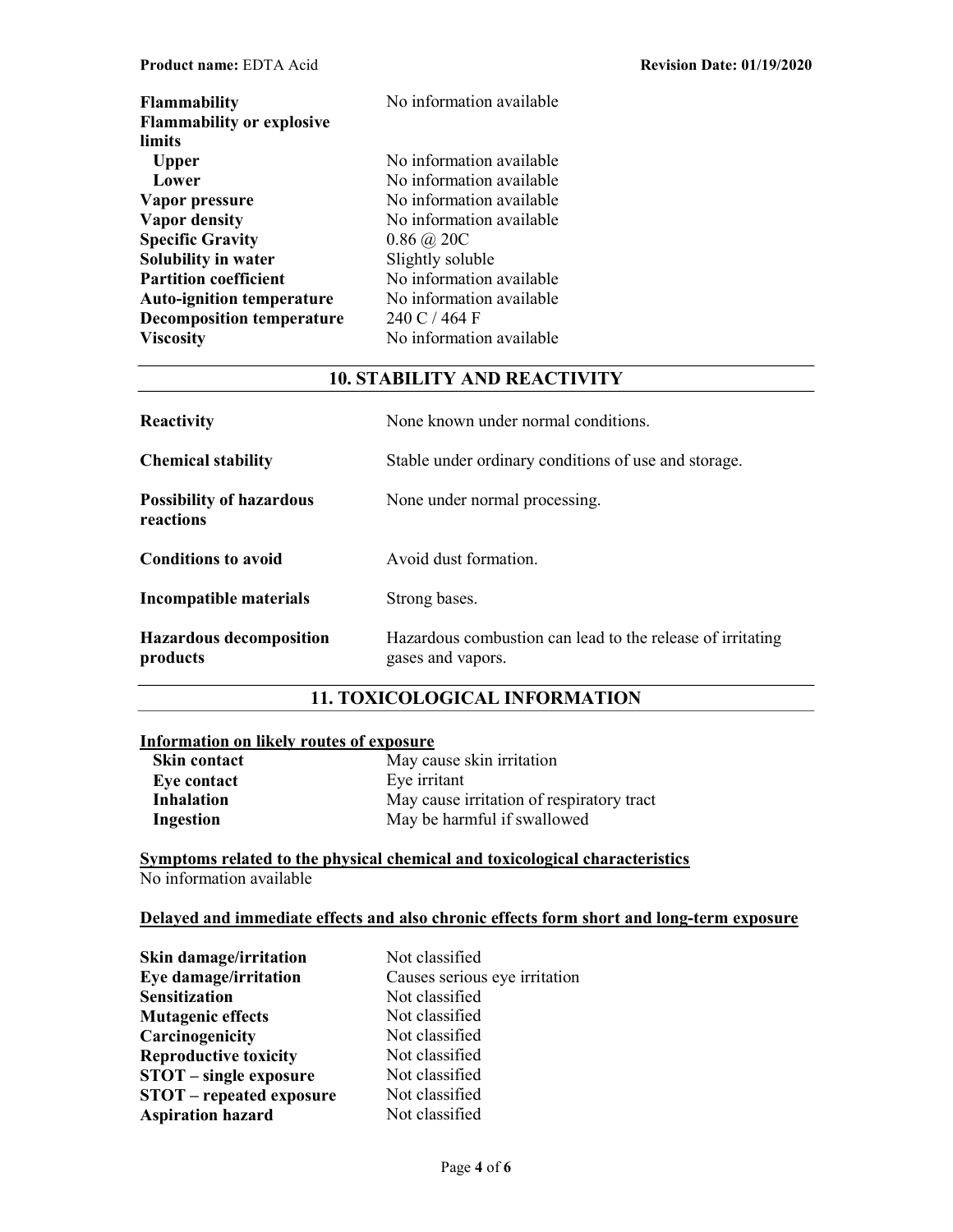## **Acute Toxicity**

#### Component information

| Component | <b>Cas-No</b> | LD50 Oral     | <b>LD50 Dermal</b> | <b>C50 Inhalation</b><br>1 A |
|-----------|---------------|---------------|--------------------|------------------------------|
| EDT.      | $60 - 00 - 4$ | $2.000$ mg/kg | -                  |                              |

## 12. ECOLOGICAL INFORMATION

Ecotoxicity Should not be released to environment

| Component   | <b>Freshwater Fish</b> | <b>Freshwater Algae</b> | <b>Water Flea</b>            |
|-------------|------------------------|-------------------------|------------------------------|
| <b>EDTA</b> | LC50: 41 mg/L – 96 h   | $\sim$                  | EC50: $120 \text{ mg/L} 48h$ |
| $60-00-4$   | (Bluegill sunfish)     |                         | (Daphnia magna)              |

| Persistence and degradability    | No information available |
|----------------------------------|--------------------------|
| <b>Bioaccumulative potential</b> | No information available |
| <b>Mobility in soil</b>          | No information available |
| Other adverse effects            | No information available |

## 13. DISPOSAL CONSIDERATIONS

Waste Disposal Methods Processing, use or contamination of this product may occur during product use. Accordingly, it is the responsibility of the user to determine the proper disposal methodologies. Consult the appropriate state, regional or local regulations to ensure complete and accurate classification. Dispose of contaminated packaging in accordance with local regulations.

## 14. TRANSPORT INFORMATION

| <b>DOT</b>  | Not regulated |
|-------------|---------------|
| <b>IATA</b> | Not regulated |
| <b>IMDG</b> | Not regulated |

# 15. REGULATORY INFORMATION

## International Inventories

| <b>TSCA</b> | $\sim$ $\sim$ $\sim$ $\sim$<br>nsicu |
|-------------|--------------------------------------|
| <b>DSL</b>  | $\sim$ $\sim$ $\sim$<br>-15104       |

#### US Federal Regulations

TSCA section 12(b) Export Notification